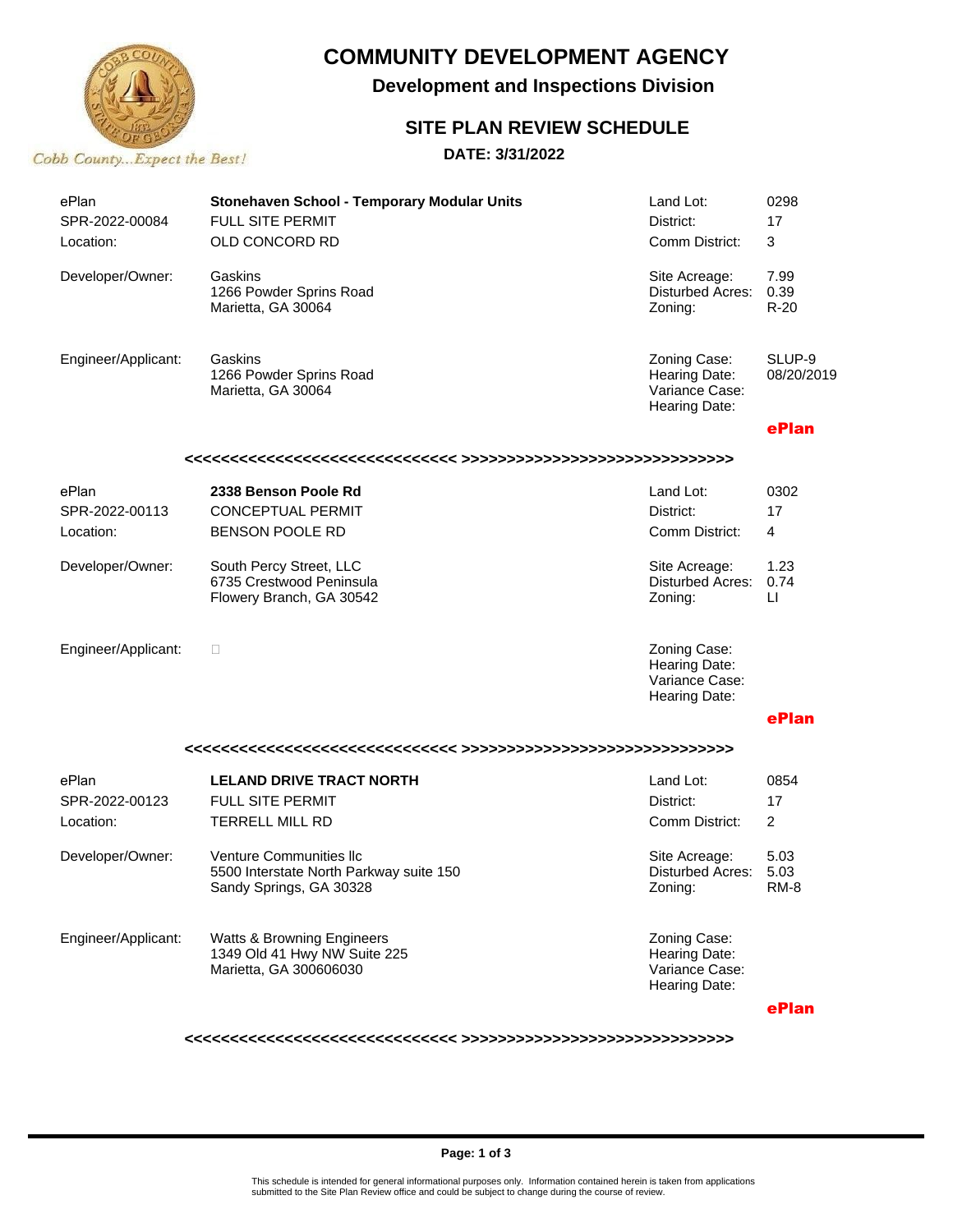

# **COMMUNITY DEVELOPMENT AGENCY**

**Development and Inspections Division**

### **SITE PLAN REVIEW SCHEDULE**

**DATE: 3/31/2022**

| ePlan<br>SPR-2022-00128<br>Location: | <b>Big Dan's Carwash</b><br><b>CONCEPTUAL PERMIT</b><br><b>SANDY PLAINS RD</b>               | Land Lot:<br>District:<br>Comm District:                         | 0596<br>16<br>3           |  |  |  |
|--------------------------------------|----------------------------------------------------------------------------------------------|------------------------------------------------------------------|---------------------------|--|--|--|
| Developer/Owner:                     | Big Dan's Carwash, LLC<br>P.O. Box 287<br>Rome, GA 301620287                                 | Site Acreage:<br>Disturbed Acres:<br>Zoning:                     | 0.85<br>0.85<br><b>NS</b> |  |  |  |
| Engineer/Applicant:                  | □                                                                                            | Zoning Case:<br>Hearing Date:<br>Variance Case:<br>Hearing Date: |                           |  |  |  |
|                                      |                                                                                              |                                                                  | ePlan                     |  |  |  |
|                                      |                                                                                              |                                                                  |                           |  |  |  |
| ePlan                                | <b>Scannell Properties - Project Big Shanty</b>                                              | Land Lot:                                                        | 0437                      |  |  |  |
| SPR-2022-00129                       | FULL SITE PERMIT                                                                             | District:                                                        | 16                        |  |  |  |
| Location:                            | <b>BIG SHANTY RD</b>                                                                         | Comm District:                                                   | 3                         |  |  |  |
| Developer/Owner:                     | <b>Scannell Properties</b><br>8801 River Crossing Blvd., suite 300<br>Indianapolis, IN 46240 | Site Acreage:<br><b>Disturbed Acres:</b><br>Zoning:              | 27.40<br>26.30<br>ОS      |  |  |  |
| Engineer/Applicant:                  | Eberly & Associates<br>2951 Flowers Road South, Suite 119<br>ATLANTA, GA 30341               | Zoning Case:<br>Hearing Date:<br>Variance Case:<br>Hearing Date: |                           |  |  |  |
|                                      |                                                                                              |                                                                  | ePlan                     |  |  |  |
|                                      |                                                                                              |                                                                  |                           |  |  |  |
| ePlan                                | <b>Blackjack Mountain Water Storage Tank</b>                                                 | Land Lot:                                                        | 1025                      |  |  |  |
| SPR-2022-00131                       | FULL SITE PERMIT                                                                             | District:                                                        | 16                        |  |  |  |
| Location:                            | <b>BARNES MILL RD</b>                                                                        | Comm District:                                                   | 3                         |  |  |  |
| Developer/Owner:                     | Cobb County Marietta Water Authority<br>1170 Atlanta Industrial Dr<br>Marietta, GA 30066     | Site Acreage:<br>Disturbed Acres:<br>∠oning:                     | 4.79<br>1.20<br>$R-30$    |  |  |  |
| Engineer/Applicant:                  | <b>Brown and Caldwell</b><br>990 Hammond Drive, Suite 400<br>Atlanta, GA 30328               | Zoning Case:<br>Hearing Date:<br>Variance Case:<br>Hearing Date: | ePlan                     |  |  |  |
|                                      |                                                                                              |                                                                  |                           |  |  |  |

**<<<<<<<<<<<<<<<<<<<<<<<<<<<<<< >>>>>>>>>>>>>>>>>>>>>>>>>>>>>>**

#### **Page: 2 of 3**